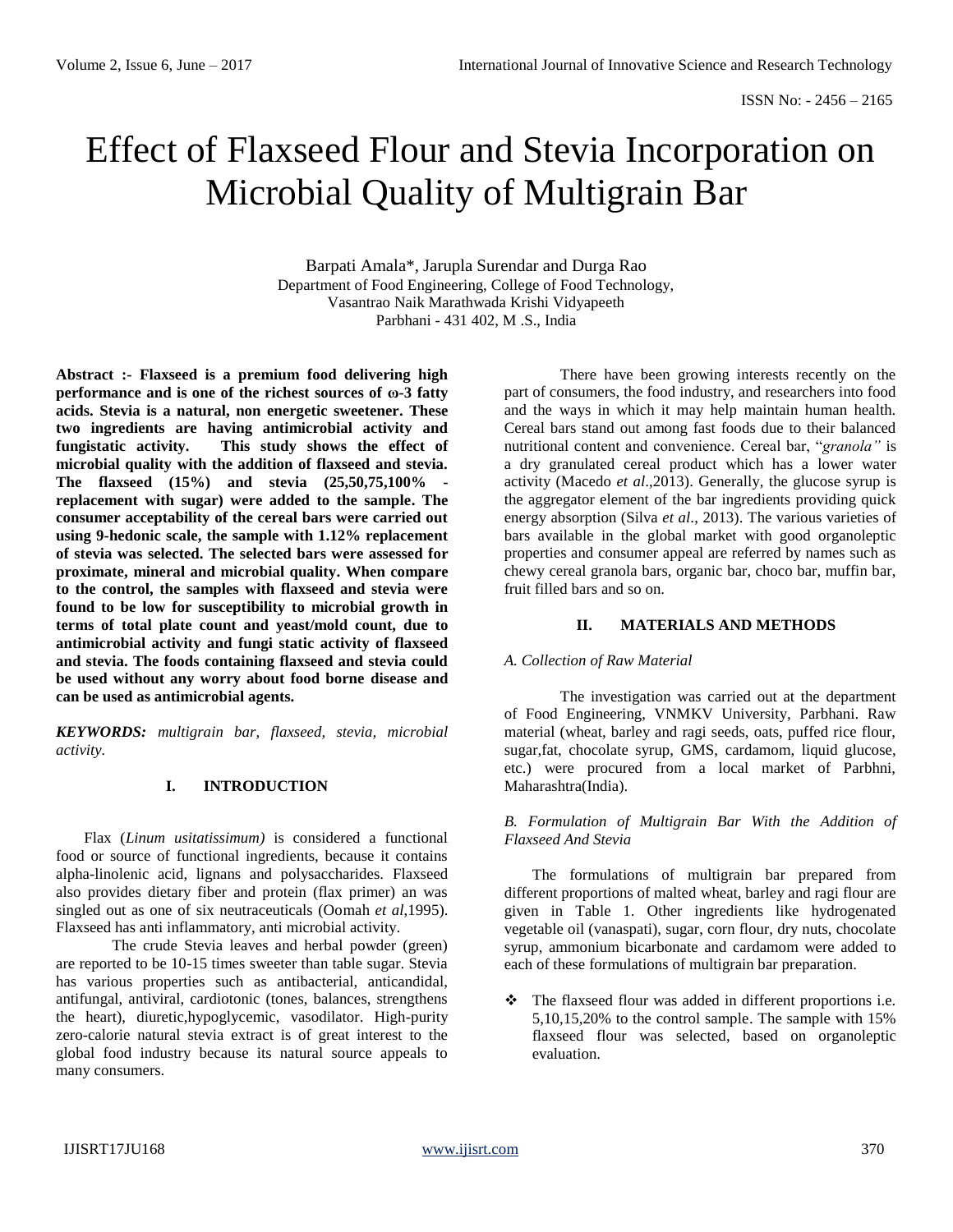| Ingredients (g)        | Formulation     |                |                 |                |                |
|------------------------|-----------------|----------------|-----------------|----------------|----------------|
|                        | $\mathbf C$     | $\mathbf{S}_1$ | S <sub>2</sub>  | S <sub>3</sub> | S <sub>4</sub> |
| Sugar                  | $\overline{38}$ | 28.5           | $\overline{19}$ | 9.5            | $\equiv$       |
| Stevia powder          | $\blacksquare$  | 1.12           | 2.25            | 3.37           | 4.5            |
| Whole wheat flour      | $10\,$          | $10\,$         | $10\,$          | $10\,$         | 10             |
|                        |                 |                |                 |                |                |
| Roasted flaxseed flour | 15              | 15             | 15              | 15             | 15             |
| <b>Barley flour</b>    | $10\,$          | 10             | $10\,$          | $10\,$         | $10\,$         |
| Ragi flour             | $10\,$          | 10             | $10\,$          | $10\,$         | $10\,$         |
| Rolled oat flour       | $05\,$          | $05\,$         | $05\,$          | 05             | $05\,$         |
| Corn flour             | 05              | 05             | 05              | 05             | 05             |
| Puffed rice flour      | 05              | 05             | 05              | 05             | 05             |
| Fats                   | 05              | 05             | 05              | 05             | 05             |
| Chocolate syrup        | 2.5             | $2.5\,$        | 2.5             | $2.5\,$        | 2.5            |

Table 1: Formulation of multigrain bar with incorporation of Roasted flaxseed flour and stevia:

## Source: Deshmukh *et al.*, (2014)

#### *C. Preparation of Multigrain Bars*

The selected nutritionally rich ingredients like wheat, barley and ragi were powdered (ASTM 30) and kept. All the remaining dry ingredients (oat flour, corn flour, puffed rice flour, ammonium bicarbonate, almond and ground nut pieces) were mixed with those ground flours. Simultaneously, the sugar syrup was made by using sugar. Liquid glucose was added and the concentration of sugar syrup was maintained as 62<sup>0</sup> Brix. The GMS paste, fat, chocolate syrup and grinded cardamom powder were also added to the syrup to improve the flavor. The prepared composite flour was added to sugar syrup with continuous stirring and heating for 2-3 min. Then the composite flour was allowed to pour into buttered molder tray while hot. It was then pressed lightly for uniform spreading and thickness, then cut into rectangular shape using knife. After that it was baked  $(160^{\circ}C)$  for 15-20 min) and cooled to room temperature. Cooled multigrain bars will be packed in polyethylene bag and stored at ambient temperature.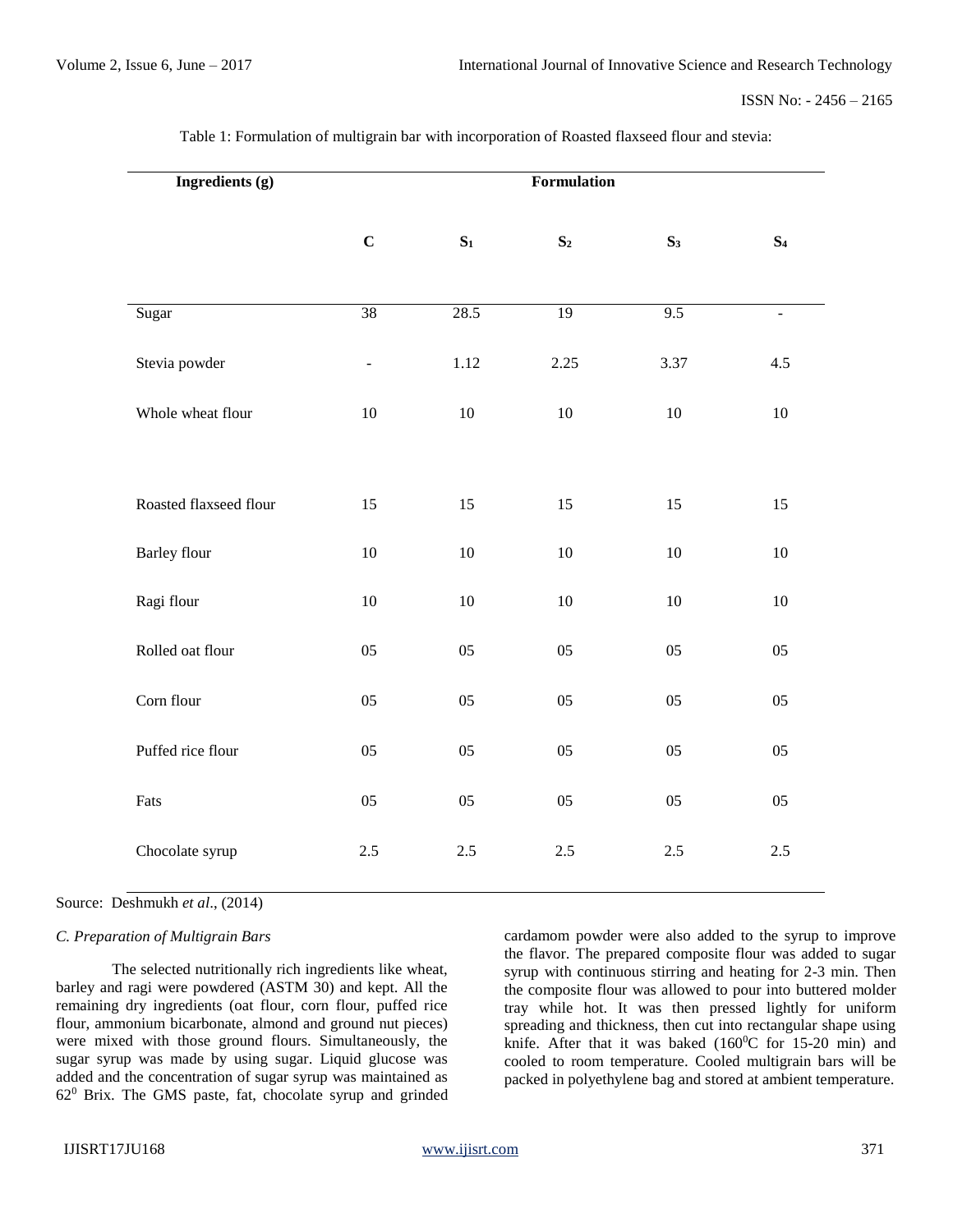

## **III. CHEMICAL ANALYSIS**

Chemical analysis of multigrain bars was carriedout. Carbohydrate was determined by phenol-sulfuric acid method, crude fibre (AOAC, 2000), protein by Kjeldhal method, fat (AOAC, 2000) and minerals (Ranganna, 1986).

# *A. Microbial analysis of multigrain bar*

Prepared multigrain bar sample selected on the basis of sensory quality were store room temperature (27-

 $32^{\circ}$ C) and analyzed at the interval or 15 days up to 90 days for TPC and yeast and mold count according to the procedure given by Ranganna (1986). The results expressed in cfu/g. The pour plate technique was followed.

*Total plate count*

Serial dilutions (up to  $10<sup>2</sup>$ ) were prepared in 0.1 % saline water. 1 ml of each serial dilution were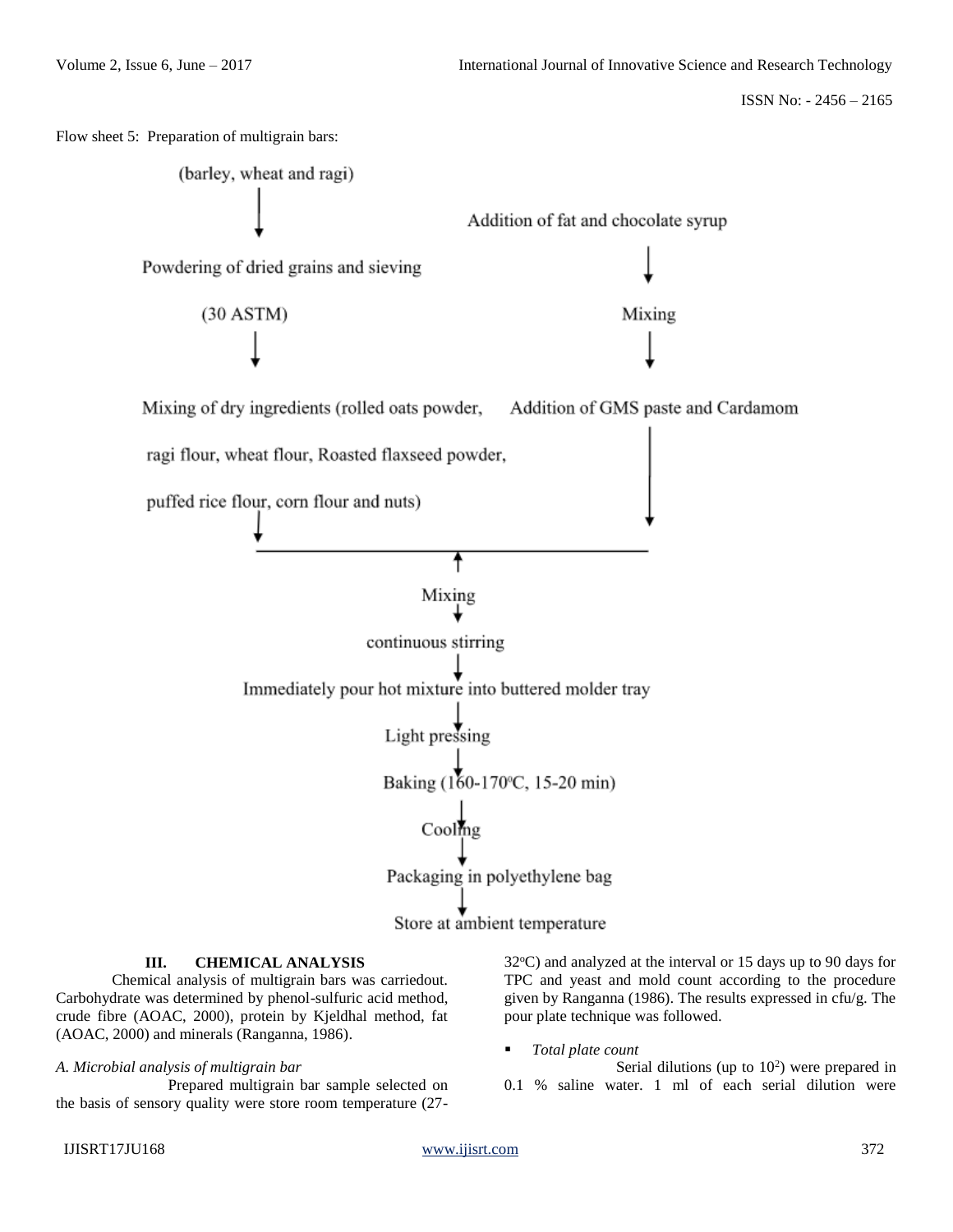ISSN No: - 2456 – 2165

inoculated in petri plates containing 15-20 ml sterilized nutrient agar and incubated at 37°C to 24-48 hrs.

#### *Yeast and mold count*

Serial dilutions (up to  $10<sup>2</sup>$ ) were prepared in 0.1 % saline water. 1 ml of each serial dilution were inoculated in petri plates containing 15-20 ml sterilized potato dextrose agar and incubated at  $30^{\circ}$ C to 3-5 days.

*Sensory Analysis*

The multigrain bar samples were prepared with the addition of varying levels of roasted flaxseed flour and stevia. The sensory evaluation of flaxseed bar was carried out a 10 member trained panel comprised of postgraduate students and academic staff members of the faculty who had some previous experience in sensory evaluation. The panel members were requested in measuring the terms identifying sensory characteristics and in use of the score. Judgment was made through rating products on a 9 points Hedonic Scale.

### **IV. RESULTS AND DISCUSSION**





C - Multi grain bar with 15% flaxseed; S<sub>1</sub>- Multi grain bar with 15% flaxseed  $+ 25%$  replacement with stevia; S<sub>2</sub>-Multi grain bar with 15% flaxseed + 50% replacement with stevia**;**  S3**-**Multi grain bar with 15% flaxseed + 75% replacement with stevia;  $S_4$  **-** Multi grain bar with 15% flaxseed + 100% replacement with stevia.

As it was observed, by increasing the amount of diet sugar (stevia), the score of overall acceptance of the product was dramatically decreased which was statistically significant. Up to 25% replacement of sugar by stevia did not affect body and texture and flavour score significantly. Hence judges adjudged the 25% sugar replaced multigrain bar on par with the control. More or less the similar results were reported by Giri *et al*.,(2014) and Sadafi *et al*.,(2014).

| <b>Parameters</b>      | Control (A) | $\mathbf C$ | S <sub>1</sub> |
|------------------------|-------------|-------------|----------------|
| Moisture $(g/100g)$    | 5.56        | 5.32        | 5.36           |
| Fat $(g/100g)$         | 8.31        | 10.2        | 9.7            |
| Protein $(g/100g)$     | 10.8        | 12.7        | 12.71          |
| Crude fibre $(g/100g)$ | 5.06        | 6.1         | 6.24           |
| Ash $(g/100g)$         | 2.04        | 2.17        | 2.2            |
| Carbohydrate (g/100g)  | 70.15       | 66.5        | 60.41          |
| Energy (kcal/100g)     | 398.59      | 408.6       | 379.78         |
| Calcium $(mg/100g)$    | 82.74       | 162.7       | 167.5          |
| Magnesium $(mg/100g)$  | 67          | 131.19      | 132.20         |
| Iron $(mg/100g)$       | 4.70        | 6.81        | 6.90           |
| Potassium (mg/100g)    | 168.05      | 289         | 294.8          |

|  | Table 2: Chemical composition of multigrain samples |  |
|--|-----------------------------------------------------|--|
|  |                                                     |  |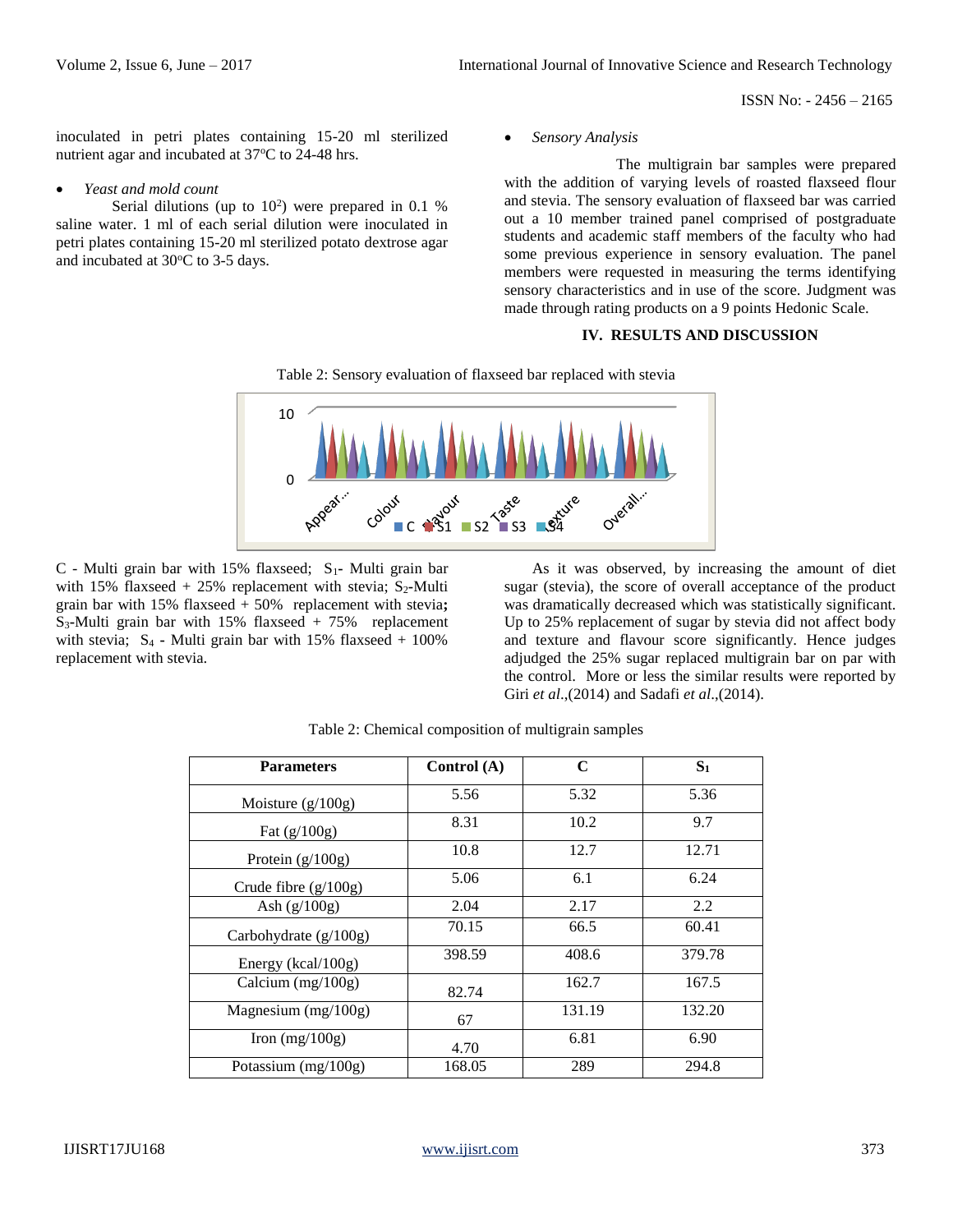ISSN No: - 2456 – 2165

Chemical composition of multigrain bars was performed and tabulated in Table 2. Protein content of F3 sample was found to be 12.7 g/100g. There was increase in protein content on addition of flaxseed. It was seen that there was marked effect of flaxseed addition on the proximate and mineral content of the samples. Flaxseed enhances the quality of nutrients and bioactive compounds and thereby increasing the content in proteins, amino acids, sugars, and vitamins.

Prepared multigrain bar samples selected on the basis of sensory quality were stored at room temperature and analyzed at the interval or 15 days up to 90 days for TPC and yeast and mold count. The data pertaining to microbial examination is shown in Table17.

*A. Microbial quality of selected multigrain bars stored at room temperature*

| <b>Storage</b><br>period<br>(Days) | Microbial quality (cfu/g) |                          |            |              |                             |       |  |
|------------------------------------|---------------------------|--------------------------|------------|--------------|-----------------------------|-------|--|
|                                    |                           | <b>Total plate count</b> |            |              | <b>Yeast and mold count</b> |       |  |
|                                    | $\mathbf{A}$              | $\mathbf C$              | $S_1$      | $\mathbf{A}$ | $\mathbf C$                 | $S_1$ |  |
| Fresh                              | ND                        | ND                       | ND         | ND           | ND                          | ND    |  |
| 15                                 | ND                        | ND                       | ND         | ND           | ND                          | ND    |  |
| 30                                 | ND                        | ND                       | ND         | ND           | ND                          | ND    |  |
| 45                                 | ND                        | ND                       | ND         | ND           | ND                          | ND    |  |
| 60                                 | ND                        | ND                       | ND         | ND           | ND                          | ND    |  |
| 75                                 | $2.3x10^3$                | $2.0x10^3$               | $2.0x10^3$ | ND           | ND                          | ND    |  |
| 90                                 | $4.6x10^{3}$              | $3.7x10^3$               | $3.2x10^3$ | $3X10^2$     | $1x10^2$                    | ND    |  |

A- (control) Multigrain bar; C - Multi grain bar with 15% flaxseed; S<sub>1</sub>- Multi grain bar with 15% flaxseed and 25% stevia

In the present investigation, the susceptibility of fresh multigrain bar to microbial growth by comparing the colonyforming units (CFU) on Petri dishes inoculated with diluted multigrain bar suspensions. Selective growth media were used to differentiate between bacterial and mold/yeast growth. It was observed that the total plate count for control sample was found to be  $2.3x10<sup>3</sup>$ on  $75<sup>th</sup>$  days of storage at room temperature and yeast and mold count were not detected up to 75 but it was appeared to be  $3 \text{ X}10^2$  on  $90^{\text{th}}$  days of storage. When compare to the control, flaxseed enriched sample was found to be low for susceptibility to microbial growth in terms of total plate count and yeast/mold count. Such difference in the microbial counts between control sample and flaxseed enriched sample is due to flaxseed antimicrobial activity and

fungistatic activity (Shin *et al.,* 2007; Xu *et al.,* 2008; Barbary *et al*., 2010). The findings of present investigation were close resemblance with the observations reported by Girma *et al*.,(2013) and Xu *et al*.,(2008).

In case of stevia added sample, the total plate count  $(3.2x10<sup>3</sup>)$  on 90<sup>th</sup> days of storage and yeast - mold count was not detected. It was also noticed that the stevia added sample shown the less microbial growth than that of flaxseed enriched and control samples. It might be due to the addition of stevia and flaxseed flour to the sample. The foods containing Stevia could be used without any worry about food borne disease and can be used as antimicrobial agent (Gasmalla *et al*., 2014).